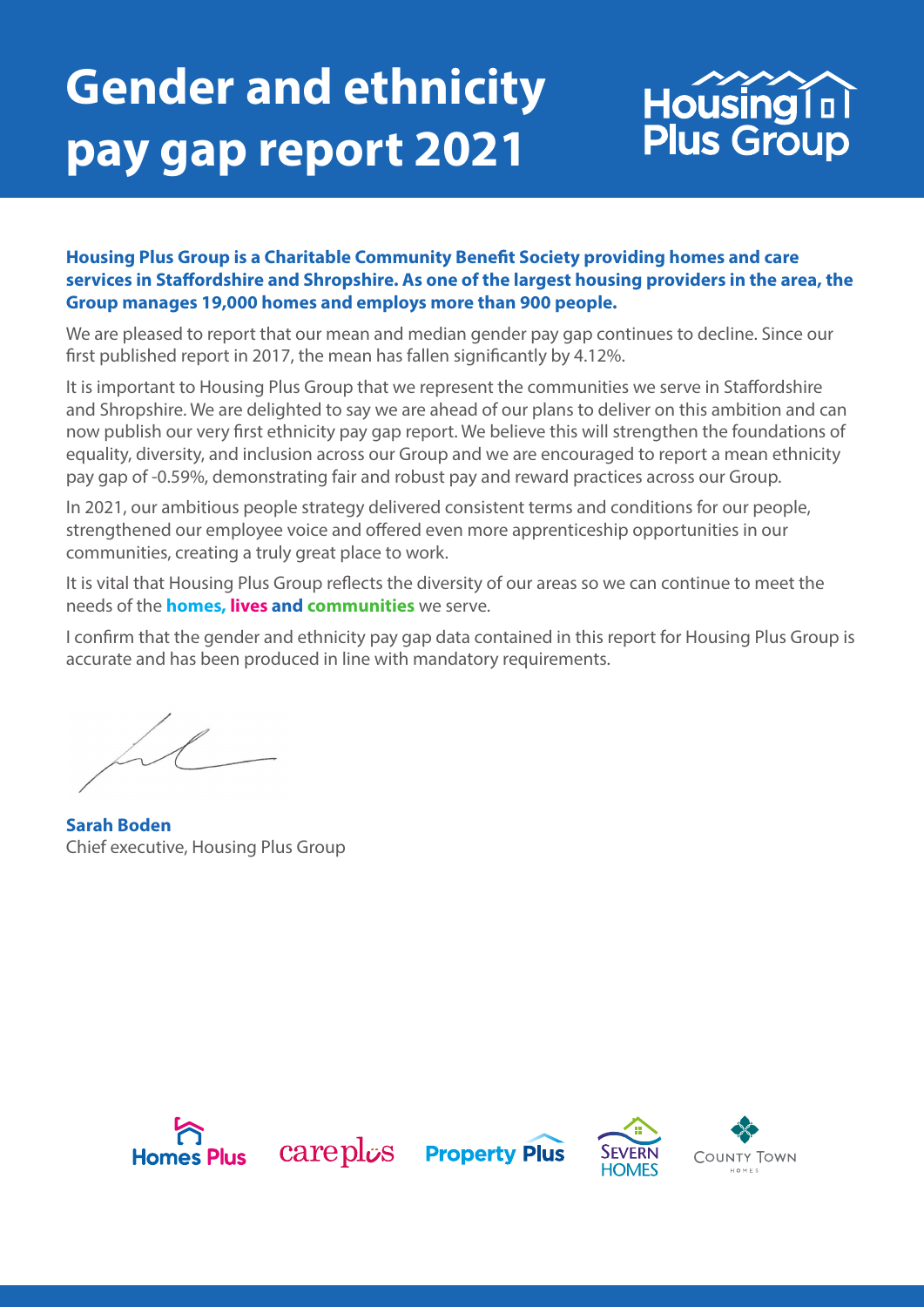### **Gender pay gap 2021**

| I M | e۱ | 4 I F |  |
|-----|----|-------|--|
|     |    |       |  |

**Mean Median Hourly fixed pay 18.53%** (-0.75%) **21.54%** (-3.44%)

#### The table above shows our overall mean and median gender pay gap based on hourly rates of pay at the snapshot date of 4 April 2021.

The gender gap for mean hourly fixed rate of pay has seen a reduction of 0.75%. The gender gap for median hourly fixed pay has also reduced by 3.44% (24.98%, 2020).

The Group has seen a period of growth and an increase in diversity in the middle two quartiles, impacting the overall mean hourly fixed rate of pay.

#### **Bonus gender pay gap 2021**

|                   | Mean  | $\blacksquare$ Median $\blacksquare$ |
|-------------------|-------|--------------------------------------|
| <b>Bonus paid</b> | 59.5% | 33.33%                               |

The table above shows our mean and median bonus gender pay gap for the year to 4 April 2021.

#### **Proportion of colleagues awarded a bonus for 2020/21**



#### **Gender pay quartiles 2021**

The charts below illustrate the gender distribution at Housing Plus Group across four equally sized quartiles, each containing **263** colleagues.



While the lowest and highest quartiles have seen an increase in the percentage of female workers, the remaining quartiles have remained static. The quartile data shows that there are predominantly more women than men in the two lower pay quartiles, which represents the care and facilities management teams within our business.

It is the Group's aim to continue working towards achieving a further reduction in our mean pay gap. We already have more females in the Group, than males (a ratio of 57:43).